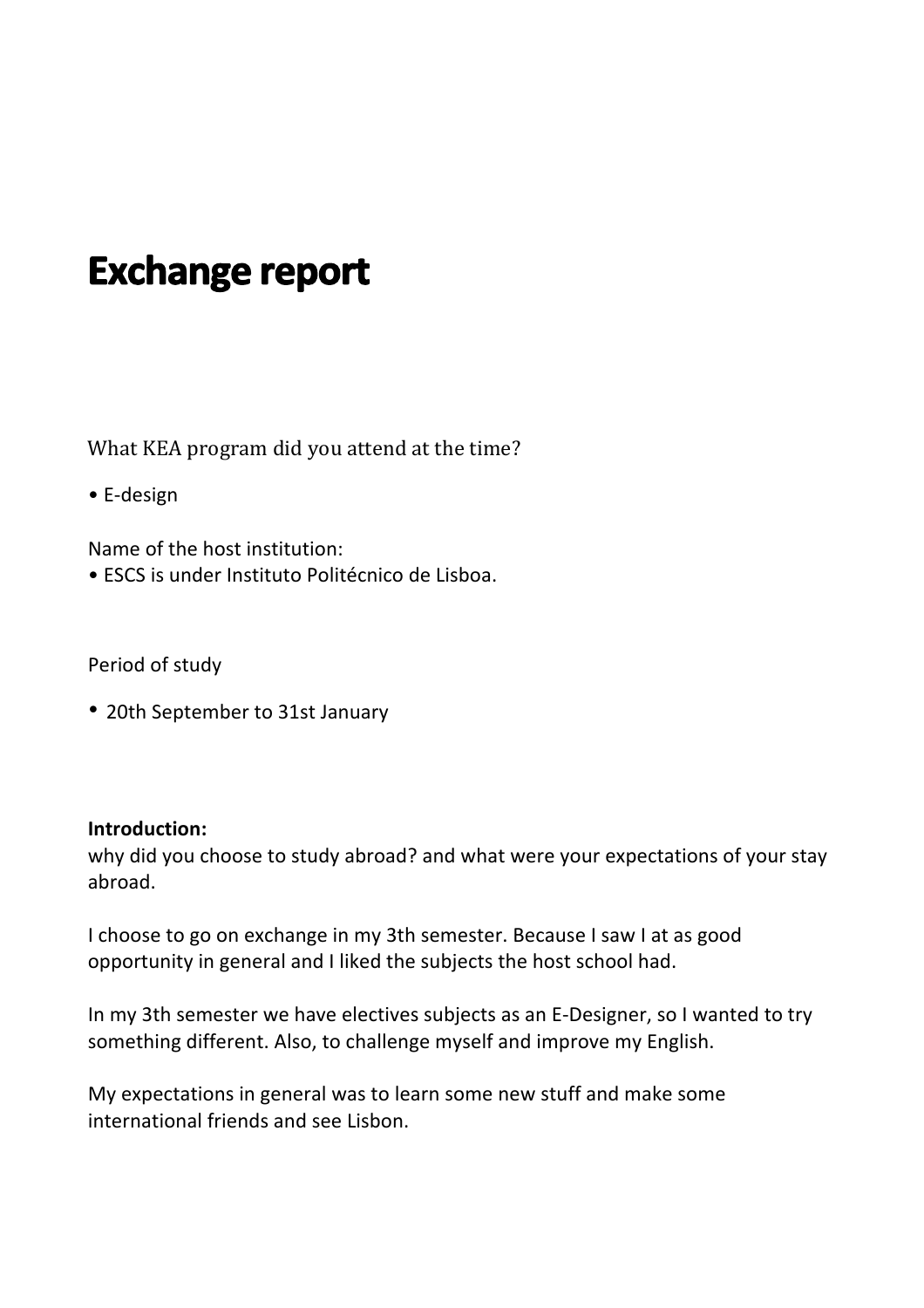### **Experiences at the host university**

• A description of the subjects you studied, with references to the learning agreement, the course unit titles and the course descriptions, which can be included as appendices. How helpful was the receiving school in the process of choosing classes and settling you in?

You can switch subjects the 1. Month witch is good, but they cut use some more time to show the school.

I choose these subjects:

Digital Media Laboratory

I this subject we learned about social media and how to use them. We made a Youtube channel and made videos.

- Graphic Design

If you like to know how to use Adobes program as illustrator and In design you will love this one. Innovation, Technology and Society

This subject we learn alo about innovation and innovative companies the teacher have alot of exprince.

- Integrated Communications Laboratory

How to communicate as company and who.

- Photography

In this subject you learn how to deal with a photography manually.

- Video Post-Production

Learn to use edit videos.

• A description of the teaching methods and of the teachers – anybody you can recommend?

I will recommend mostly of these subjects but not Photography and Digital Media Labatory. The other subjects have really good teachers and good content. I learn a lot in these subjects. I learned a lot in Graphic design and became good in the programs. The Innovation teacher is really experience and have a lot of knowledge. Integrated Communications was also really useful to my studies. In Digital Media I didn't learned that much theoretical stuff, but it was fun to make videos. I didn't find Photography useful as I though it will be nice and creative. But its knowledge about how to use a photography in manually and the teachers is bad.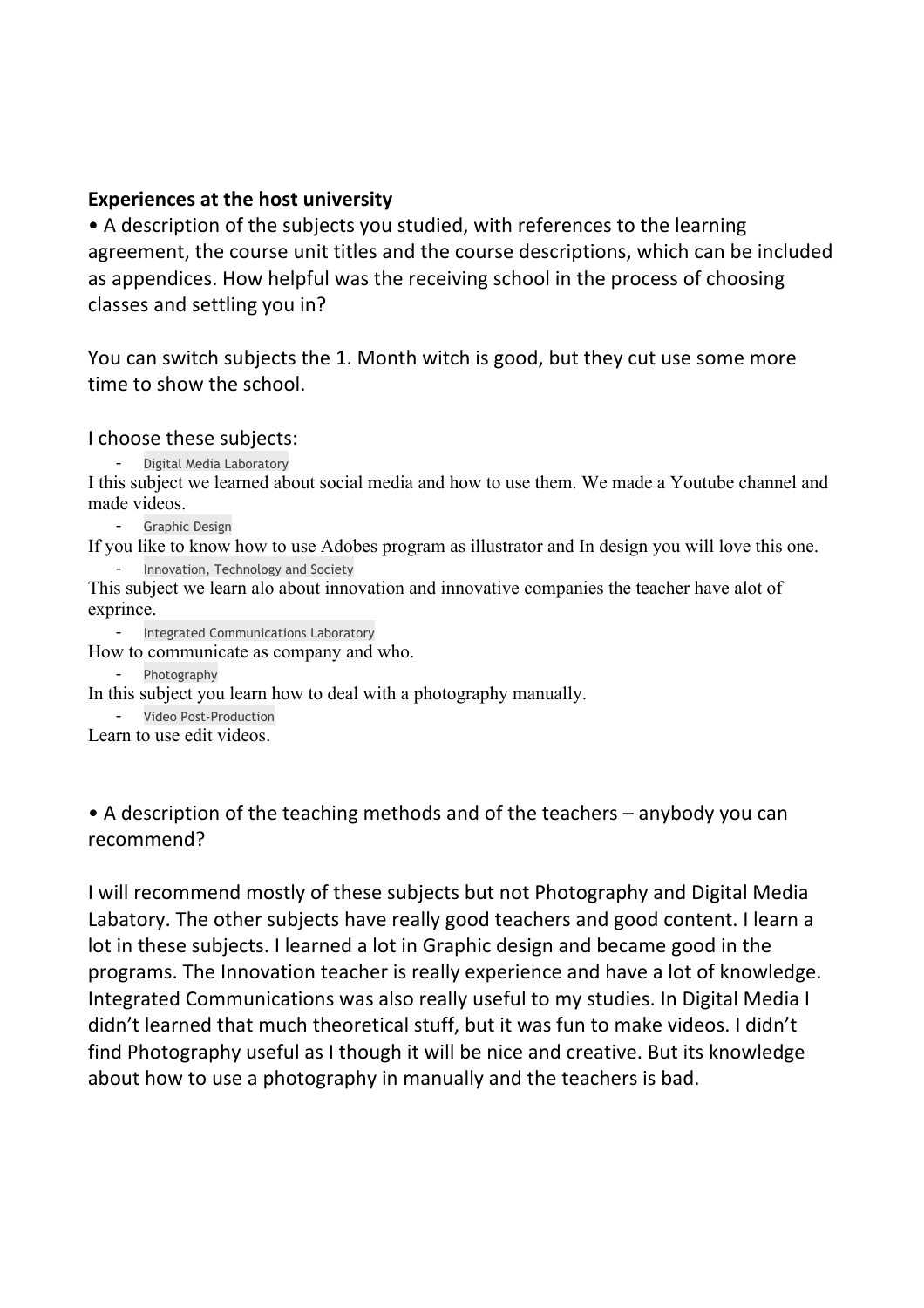Social and cultural experiences

Lisbon is a great beautiful city and a perfect city to go Erasmus in. I made a lot of friends. Lisbon have a lot of communities to join for Erasmus students which made it really easy to find friends and stuff to do. They arrange affordable trips and a lot of get together things and a lot of parties. Lisbon have so many cultural things to do and most of them are affordable and in the summer time till October its packed with events.

Cultural/Personal Experience

1. What challenges did you experience culturally while being abroad?

The Portuguese people are friendly in general and can communicate in English, but a lot of young people are not that good in speaking.

2. What was the best cultural/personal experience during your studies abroad? Everything about the city and opportunities

3. What advice would you give other KEA students going to study abroad at the receiving school?

I already talked about my experience with the subjects and if you like the subjects then I will recommend them. But not Photography take something else.

## **Practical experiences**

• How did you travel to the country and city of study, where did you stay, where did you eat, what did it cost, etc.

If you are in good time you can sometimes get some cheap fly tickets and by flight is the only way. In Lisbon they have good public transport options and its cheap to take bolt sometimes cheaper. We found our apartment on Spotahome but I will recommend to find it on Facebook in Erasmus groups because its cheaper and sometimes the same rooms or flats.

I mostly cooked by myself and the cost is cheap compared to Denmark also to go out and get some food.

How was the application process?